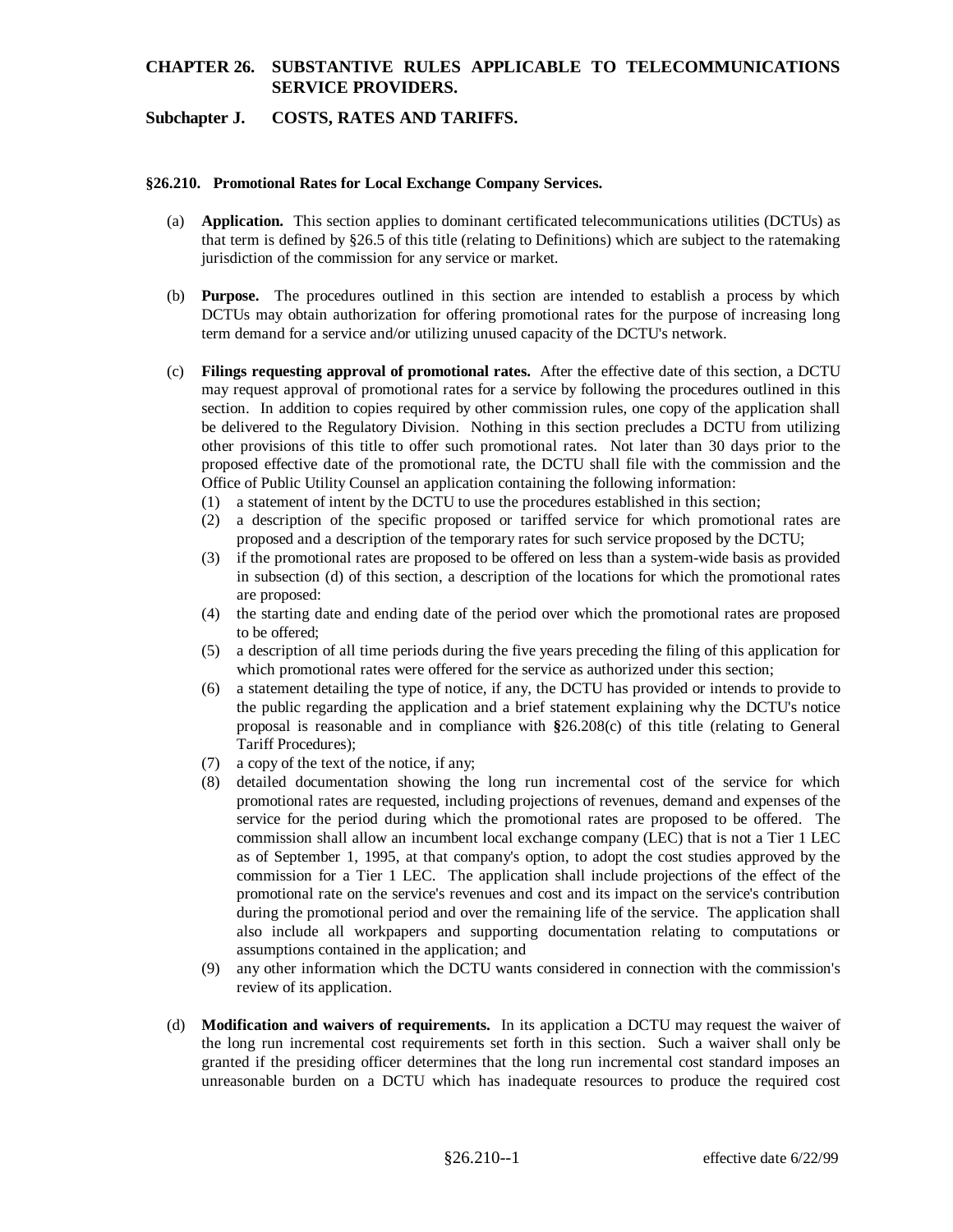### **Subchapter J. COSTS, RATES AND TARIFFS.**

information to meet the standard and if the presiding officer determines that an appropriate alternative cost standard is available. If the long run incremental cost standard is waived, the DCTU must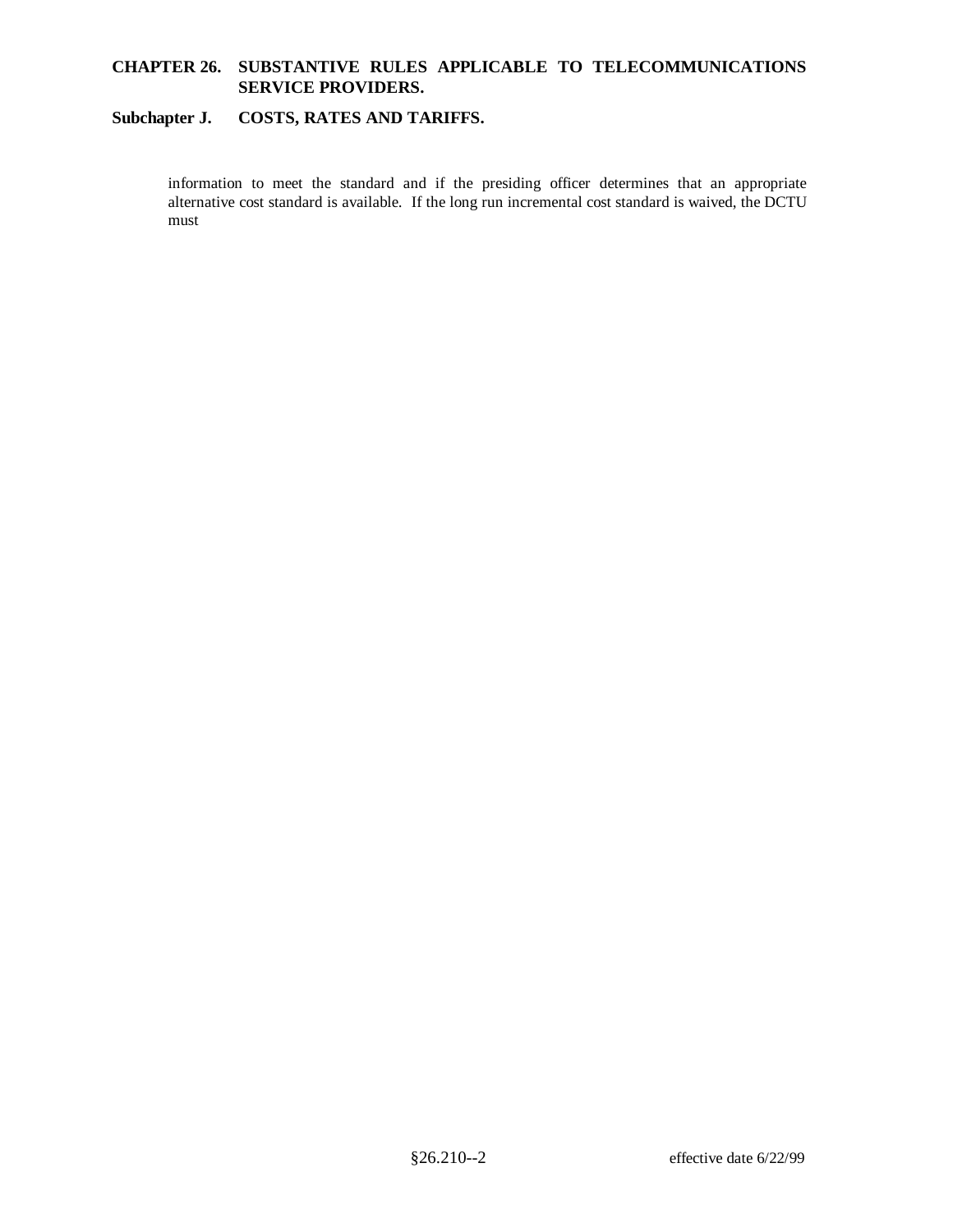### **Subchapter J. COSTS, RATES AND TARIFFS.**

### **§26.210(d) continued**

provide other cost information showing the relationship between its proposed promotional rates and the costs of providing the service. A DCTU may also request a waiver of the requirement that promotional rates be offered in every exchange when such rates are proposed to be offered for a tariffed service which is being expanded into central offices which previously did not provide the service. Any request for waiver of the long run incremental cost information requirement or the system-wide application of the promotional rates requirement shall include a complete statement of the DCTU' arguments supporting that request.

- (e) **Notice of intent to file.** At least ten days before any application under this section may be filed by a DCTU, the DCTU shall file a statement of intent to file such an application and the expected filing date. Such notice shall also include a statement of the DCTU's intent to use the expedited procedures of this section, a description of the service, and a description of the proposed promotional rates and the proposed promotional period. The commission shall then publish notice of the DCTU's intent to file such application in the *Texas Register*.
- (f) **Requirements for promotional rates.** Unless waived or modified by the presiding officer as provided in subsection (d) of this section, the following requirements shall apply to promotional rates approved under this section:
	- (1) the promotional rates shall be offered in every exchange in which the service is offered throughout the DCTU's system;
	- (2) promotional rates for any particular service in any specific exchange shall not be offered for more than six months during any five-year period, and no customer shall be charged promotional rates for more than three consecutive months;
	- (3) promotional rates shall be offered only to new customers of a service or to new and existing customers, provided that, for existing customers, the promotional rates shall only apply to additional units of service ordered during the promotional rate period; and
	- (4) the promotional rate shall be designed to generate sufficient revenue to recover the long run incremental cost of providing the service (or, if the long run incremental cost standard is waived, such other costs as are approved by the commission) within one year of introduction of the promotional rate. If the proposed promotional rate is for the reduction or elimination of an installation charge or service connection charge, the revenue and costs related to provision of the entire service shall be used in determining whether the cost standard for the service is met. If the proposed promotional rate is for a service whose tariffed rate does not recover the costs of providing the service, a promotional rate may be approved if the DCTU can demonstrate that the promotional rate will move the service closer to full cost recovery. However, no promotional rate shall be approved for a service whose tariffed rate does not recover the cost of the service if such service has been found to be subject to significant competition under §26.211 of this title (related to Rate-Setting Flexibility for Services Subject to Significant Competitive Challenges) or if the service is enumerated in the Public Utility Regulatory Act §52.057. The commission may approve a promotional rate even if it does not provide a contribution to joint and common costs.
- (g) **Notification to the public of services to be offered at promotional rates.** If promotional rates for a service are approved under this section, all advertising related to such service and its promotional rates shall clearly describe the temporary nature of the rate, the date on which the promotional rate will expire, and the rate which will apply after expiration of the promotional rate. The DCTU shall